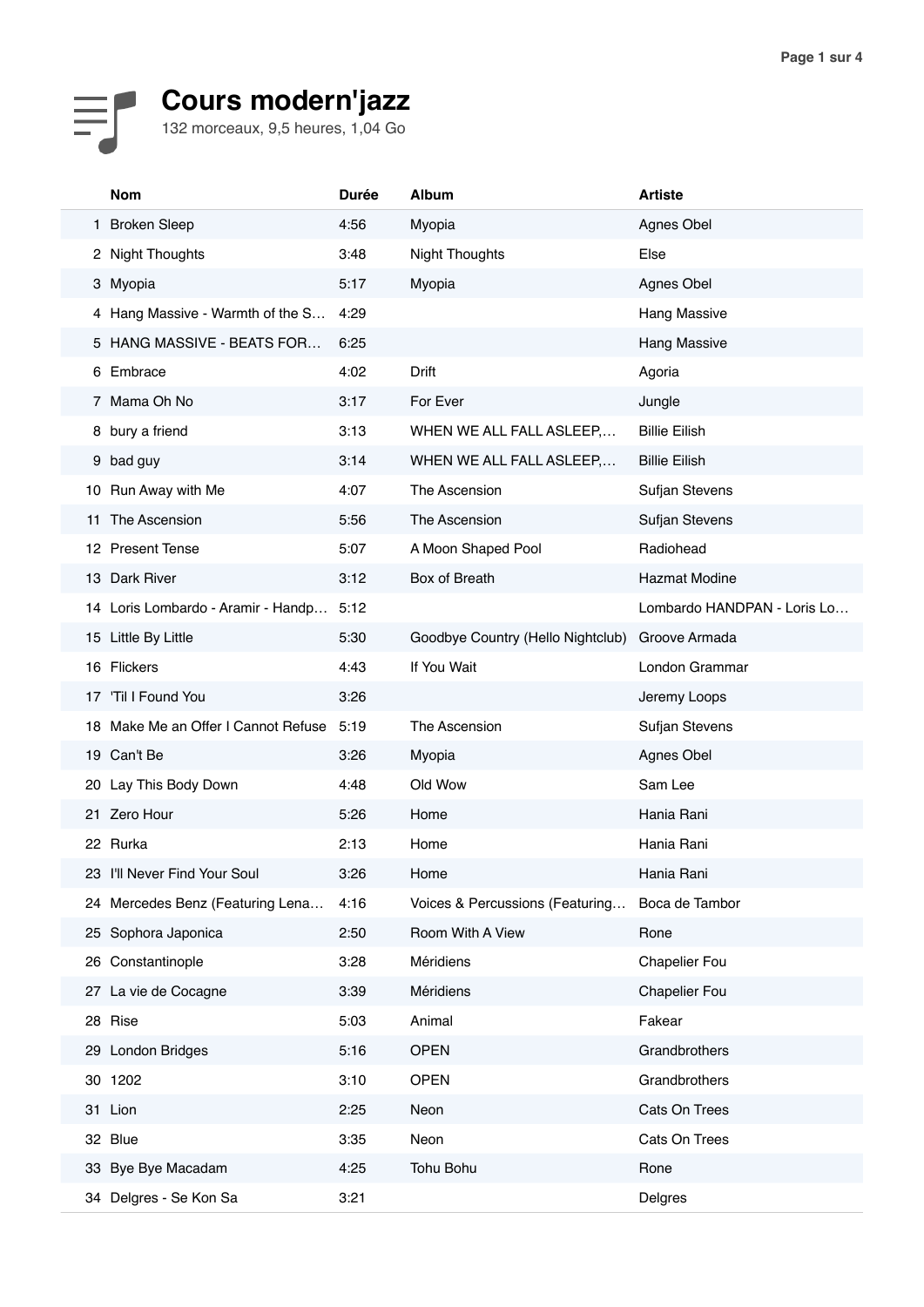

|    | <b>Nom</b>                               | <b>Durée</b> | <b>Album</b>                                     | <b>Artiste</b>                 |
|----|------------------------------------------|--------------|--------------------------------------------------|--------------------------------|
|    | 35 Mille Regards                         | 8:34         | Mille Regards                                    | <b>Elise Esther</b>            |
|    | 36 Metal Heart                           | 3:54         | Jukebox                                          | <b>Cat Power</b>               |
|    | 37 New York                              | 2:00         | Jukebox                                          | <b>Cat Power</b>               |
|    | 38 Any Story                             | 4:19         | Homeland                                         | Hindi Zahra                    |
|    | 39 The Moon Is Full                      | 4:58         | Homeland                                         | Hindi Zahra                    |
|    | 40 Read My Mind                          | 4:48         | Lianne La Havas                                  | Lianne La Havas                |
| 41 | <b>Dirty Dirty</b>                       | 3:20         | La Bande-Son De La Rentrée 2017 Charlotte Cardin |                                |
|    | 42 All night Sedans                      | 3:10         | 2017 Objectif vol 2                              | Leif Vollebekk                 |
|    | 43 Cube Dub Featuring Black Sifichi 4:30 |              | Combat Dub 4 - Revisited                         | <b>Brain Damage</b>            |
|    | 44 Under the Ground Featuring Emi 3:35   |              | Combat Dub 4 - Revisited                         | <b>Brain Damage</b>            |
|    | 45 Off The Handle                        | 4:39         | <b>Blues</b>                                     | Rory Gallagher                 |
|    | 46 Paper Thin                            | 6:03         | Lianne La Havas                                  | Lianne La Havas                |
|    | 47 Hoarder                               | 5:40         | Box of Breath                                    | <b>Hazmat Modine</b>           |
|    | 48 Shorelines                            | 4:59         | All The Unknown                                  | Grandbrothers                  |
|    | 49 I NEED YOU                            | 3:50         |                                                  | Jon Batiste                    |
|    | 50 Colors                                | 4:07         | <b>Black Pumas</b>                               | <b>Black Pumas</b>             |
|    | 51 Train Bleu Des Savanes                | 5:12         | <b>Baldamore</b>                                 | <b>Hadouk Trio</b>             |
|    | 52 Smile                                 | 4:02         | Genetic World                                    | Télépopmusik                   |
|    | 53 Nothing Else (Version)                | 4:21         | Versions                                         | Archive                        |
|    | 54 Twenty 20                             | 2:32         | Rone & Friends                                   | Rone                           |
|    | 55 The Dawn                              | 3:22         | The Dawn                                         | <b>IRMA</b>                    |
|    | 56 Will I Ever                           | 4:24         | The Dawn                                         | <b>IRMA</b>                    |
|    | 57 Life Round Here                       | 3:37         | Overgrown                                        | James Blake                    |
|    | 58 Stay With Me                          | 2:54         | Digster Hits & Fresh                             | Sam Smith                      |
|    | 59 Silver Line                           | 2:59         | Silver Line                                      | Parov Stelar, Marcus Fuereder, |
|    | 60 Subway                                | 4:42         | Asa                                              | Asa                            |
|    | 61 Awé                                   | 5:15         | Asa                                              | Asa                            |
|    | 62 How Come You Don't Call Me            | 3:58         | Songs In A Minor                                 | Alicia Keys                    |
|    | 63 Fallin'                               | 3:30         | Songs In A Minor                                 | Alicia Keys                    |
|    | 64 ICU                                   | 4:03         | Places                                           | Lou Doillon                    |
|    | 65 Windy Time                            | 5:39         | Invisible World                                  | Madjo                          |
|    | 66 Please Forgive My Heart               | 4:31         | The Bravest Man In The Universe                  | <b>Bobby Womack</b>            |
|    | 67 Hidden Sky                            | 7:06         | Hidden Sky                                       | Jami Sieber                    |
|    | 68 You Want My Money                     | 3:06         |                                                  | Lilly Wood and The Prick       |
|    | 69 The Golden Calf                       | 4:15         | The Study On Falling                             | Asaf Avidan                    |
| 70 | My Old Pain                              | 3:54         | The Study On Falling                             | Asaf Avidan                    |
| 71 | <b>Getting Older</b>                     | 4:04         | <b>Getting Older</b>                             | <b>Billie Eilish</b>           |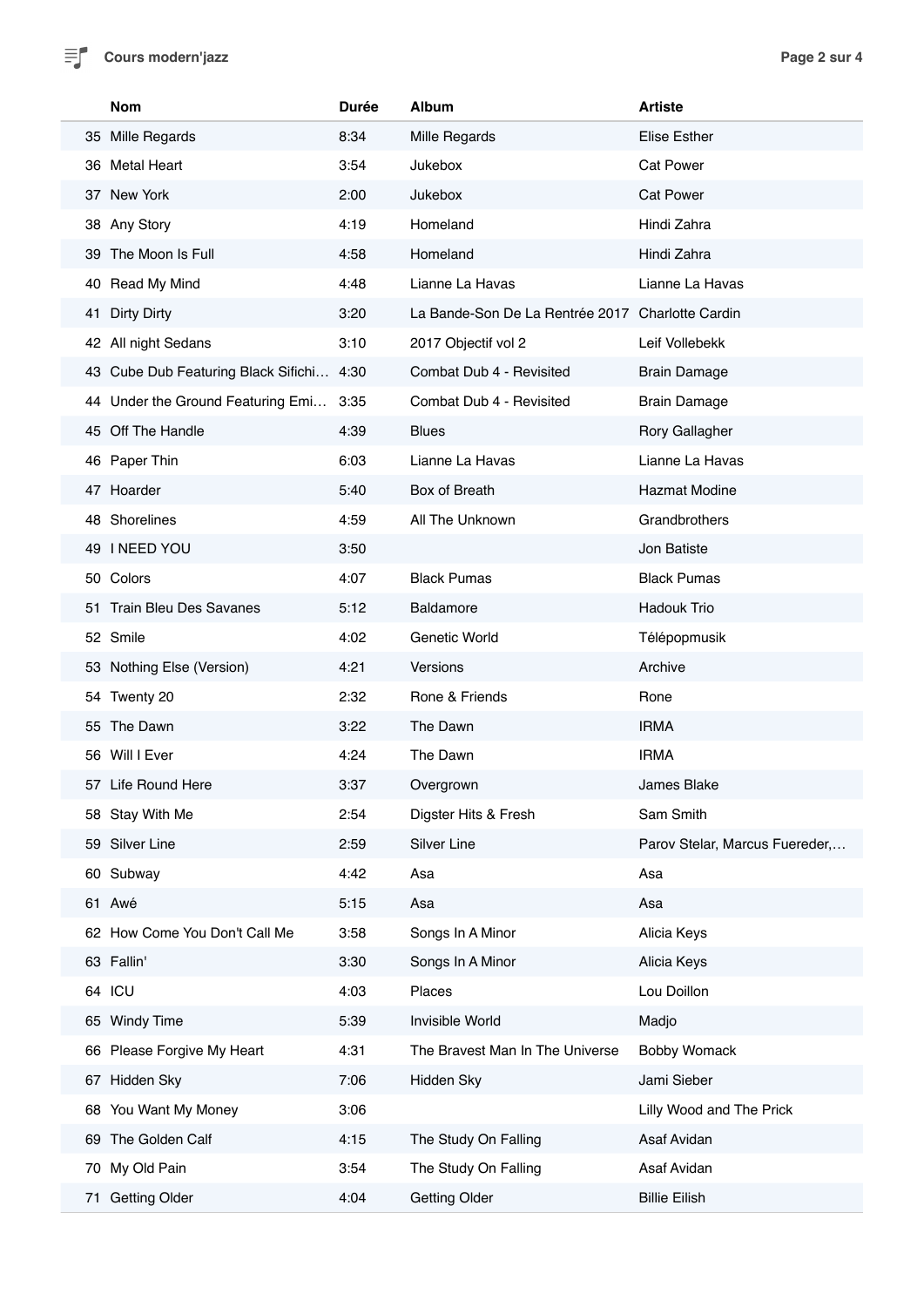$\equiv$ **Cours modern'jazz Page 3 sur 4** 

Ì

| <b>Nom</b>                             | <b>Durée</b> | <b>Album</b>                    | <b>Artiste</b>          |
|----------------------------------------|--------------|---------------------------------|-------------------------|
| 72 ilomilo (Live From The Film - Billi | 2:37         | ilomilo                         | <b>Billie Eilish</b>    |
| 73 Oxytocin                            | 3:30         | Oxytocin                        | <b>Billie Eilish</b>    |
| 74 Call Me A Fool                      | 4:13         |                                 | Valerie June            |
| 75 Hold On                             | 3:21         | Hold on                         | <b>Chord Overstreet</b> |
| 76 You're The One That I Want          | 3:24         | You're The One That I Want      | Lo-Fang                 |
| 77 Lonely Feelings                     | 4:19         | La Bande-Son De La Rentrée 2017 | Djib Mo                 |
| 78 On The Air                          | 4:24         | The Shadow Of Their Suns        | <b>Wax Taylor</b>       |
| 79 Shining Underdog                    | 3:26         | The Shadow Of Their Suns        | <b>Wax Taylor</b>       |
| 80 Erase (Version)                     | 5:38         | Versions                        | Archive                 |
| 81 Again (Version)                     | 6:47         | Versions                        | Archive                 |
| 82 Alberto Balsalm                     | 5:11         | I Care Because You Do           | <b>Aphex Twin</b>       |
| 83 Cow Cud Is a Twin                   | 5:34         | alberto Balsam                  | <b>Aphex Twin</b>       |
| 84 Leave a Light On (Jayson DeZuz      | 3:28         |                                 | Tom Walker              |
| 85 Mourning Express                    | 5:34         | All The Unknown                 | Grandbrothers           |
| 86 Wave                                | 5:32         | Mirapolis                       | Rone                    |
| 87 L'orage                             | 3:05         | Rone & Friends                  | Rone                    |
| 88 Circonflexe                         | 7:26         | <b>OPEN</b>                     | Grandbrothers           |
| 89 Miss You                            | 3:47         | Sound & Color                   | Alabama Shakes          |
| 90 Gemini                              | 6:36         | Sound & Color                   | Alabama Shakes          |
| 91 Embrace                             | 4:02         | Drift                           | Agoria                  |
| 92 Simply Beautiful                    | 4:15         | Shaolin Soul: Episode 2         | Al Green                |
| 93 That's Just My Luck                 | 3:10         | Shaolin Soul: Episode 2         | Syl Johnson             |
| 94 Remember                            | 4:12         | Remember                        | Smerz                   |
| 95 Point and Kill                      | 4:57         | Sometimes I Might Be Introvert  | Little Simz, Obongjayar |
| 96 Again                               | 4:28         | The Art Of Pretending To Swim   | Villagers               |
| 97 Silver Cord (Original Mix)          | 7:14         | Buddha-Bar & The Soul Brothers  | Hraach                  |
| 98 Farah (Original Mix)                | 5:44         | Buddha-Bar & The Soul Brothers  | Soul Brothers           |
| 99 Hang Massive - The Secret Kissi     | 8:29         |                                 | <b>Hang Massive</b>     |
| 100 Horizon                            | 4:24         | Wanderer                        | <b>Cat Power</b>        |
| 101 Fink - Pretty Little Thing         | 4:35         |                                 |                         |
| 102 Karst                              | 3:15         | Les Inrocks - N°3 - Septembre 2 | E.Vax & Ratatat         |
| 103 Who By Fire                        | 2:05         | Les Inrocks - N°3 - Septembre 2 | H-Burns                 |
| 104 Sea                                | 6:19         | Percu'danse, Vol. 2             | Jean Luc Pacaud         |
| 105 Cajon                              | 5:45         | Percu'danse, Vol. 2             | Jean Luc Pacaud         |
| 106 Gramatik - Muy Tranquilo (Street   | 3:54         |                                 |                         |
| 107 What'll I Do                       | 2:50         | Passenger                       | Lisa Hannigan           |
| 108 X Marks The Spot                   | 3:51         | <b>Shedding Skin</b>            | Ghostpoet               |